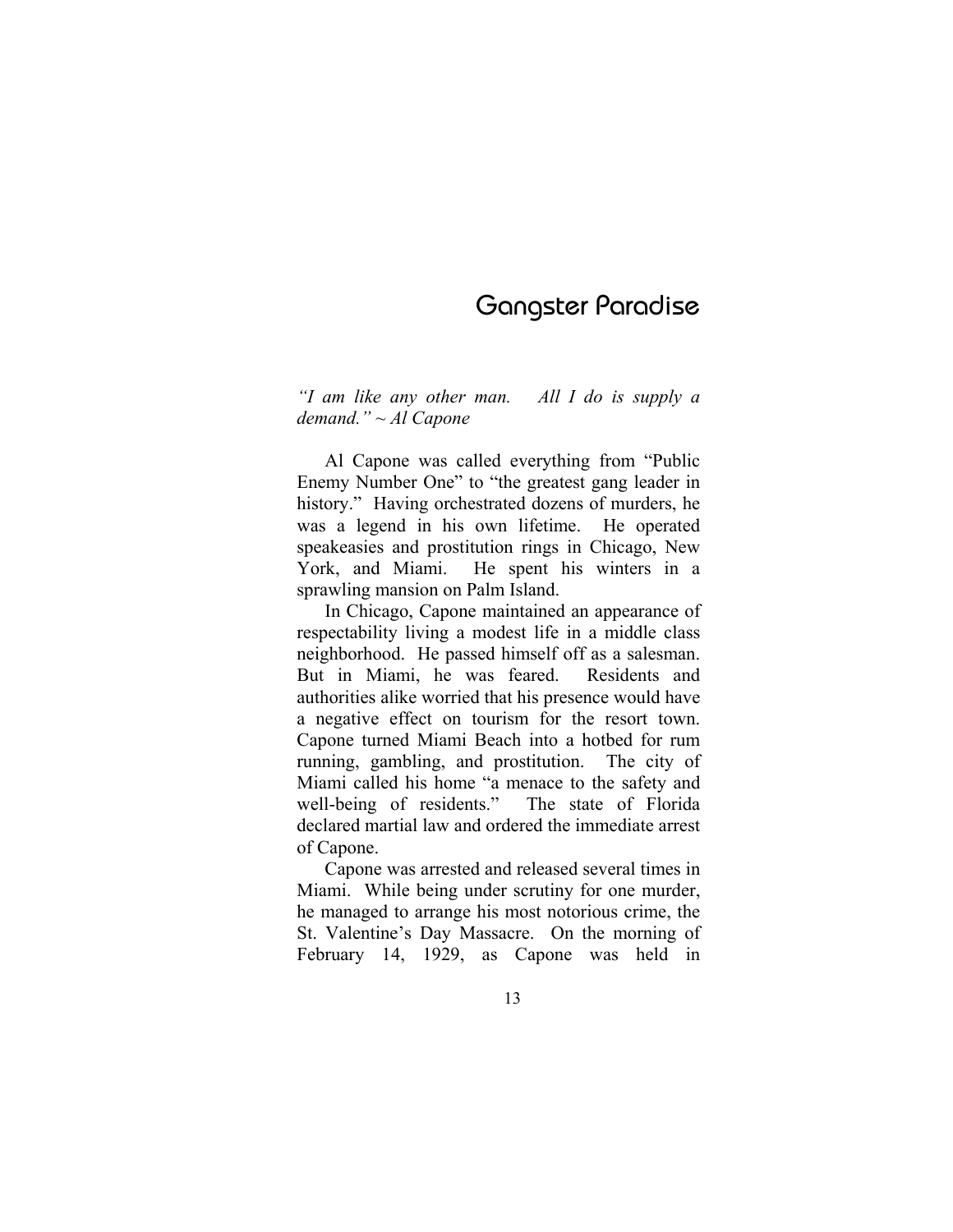## Kalila Smith

questioning in Miami, seven men gathered in the garage of George "Bugs" Moran in Chicago.

The group had met there to collect a shipment of bootleg liquor that was on its way from Detroit. As they waited for Moran, they had no idea of what horror lie ahead for them. The meeting was actually a setup. Rather than a shipment of booze, several police pulled up in front of the home and began walking up towards the garage.

After ordering the seven to line up against a wall, the cops pulled shotguns and machine guns from their coats and began blasting away. Witnesses would remember blood splattered everywhere, smearing the wall and pooling on the cold cement floor. "Only Capone kills like that," Moran said when told of the slaughter. Capone was sunning on the beach in Florida at the time of the murders, but he'd set up the hit that became legendary in American criminal history. Al Capone was said to have believed that the ghosts of the massacre haunted him the remainder of his life.

In May 1929, Capone was arrested in Philadelphia for carrying concealed weapons and sentenced to a year in the Eastern State Penitentiary. He served only eight months but long enough for IRS Special Intelligence Unit to use his Miami home as proof of his income. Eliot Ness, leader of the "Untouchables," simultaneously gathered evidence of his bootlegging activity.

Capone returned to Miami in 1930 continuing to bootleg all the while trying to improve his public image by hosting goodwill dinners. In 1931, Capone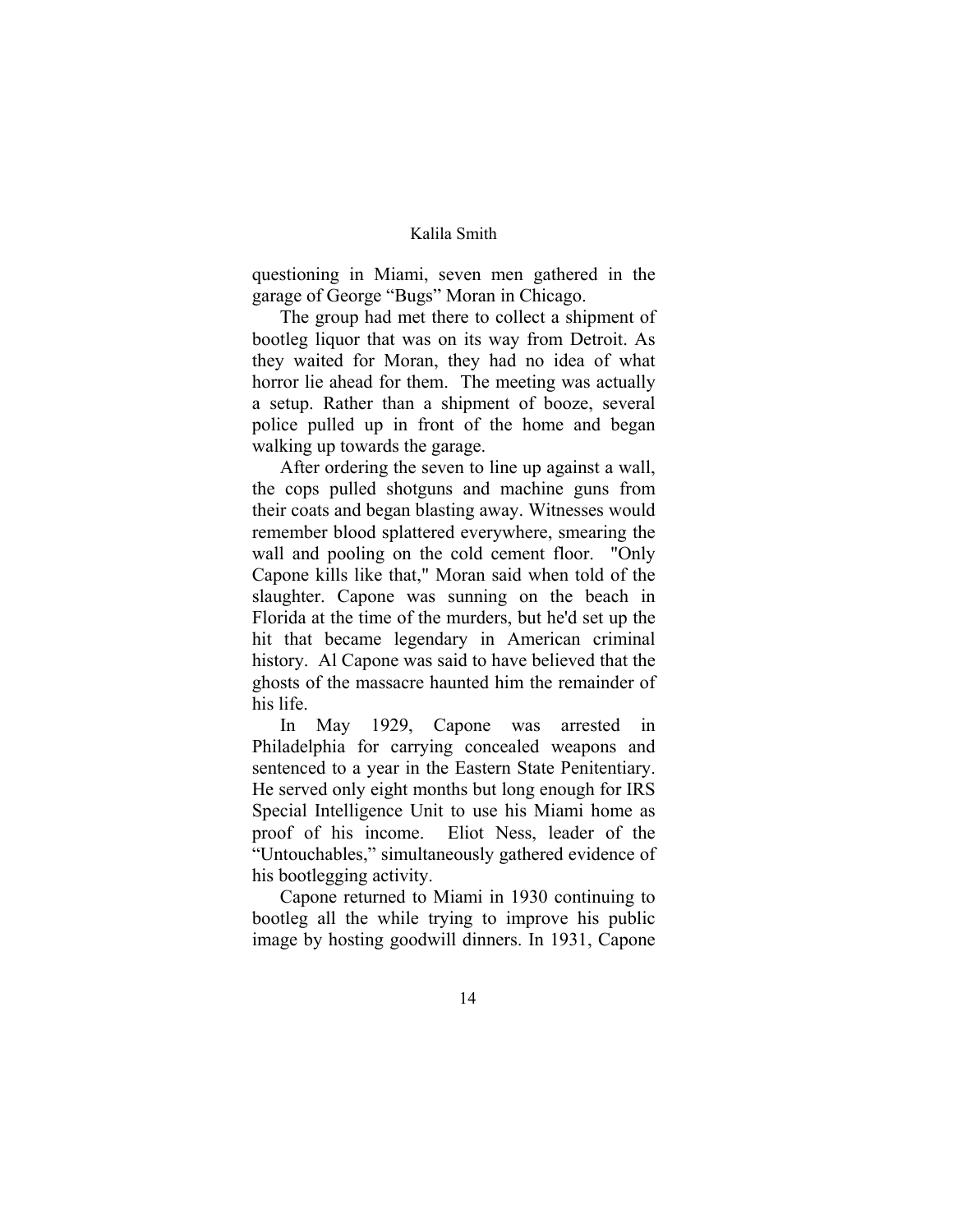### Miami's Dark Tales

was found guilty of 22 counts of tax evasion and sentenced to 11 years in prison.

In 1934, he was moved from a federal facility in Atlanta to Alcatraz Prison. He had served only six and half years of his sentence when he was released on parole.

He returned to Miami suffering from dementia and other symptoms of advanced syphilis. He died in his Miami home on January 25, 1947, one week after his 48th birthday.

Although both Alcatraz and Eastern State Penitentiary claim to be home to Capone's ghost, no doubt the ghost of the notorious mob boss prefers his Miami home for his ghostly stomping ground. Through the years, various residents of the home claimed to have heard pots and pans banging in the kitchen late at night, lights going on and off and a voice believed to be Capone's. Some have felt the sensation of someone climbing into bed with them.

The Clay Hotel on Washington Avenue is the former location of Capone's Miami Casino. It's the same hotel where eighteen-year-old Desi Arnaz started the rumba craze in Miami. Desk clerks believe that Capone and his cronies walk the halls late at night. Strange sounds emit from the top floor, now an internet Café. Footsteps are often heard late at night, but the room is usually empty upon examination. There have been numerous reports of a woman dressed in 1920s attire wandering about the top floor and in the stairwell. During my stay, scraping sounds and loud bangs could be heard. It was as if furniture was being moved in the wee hours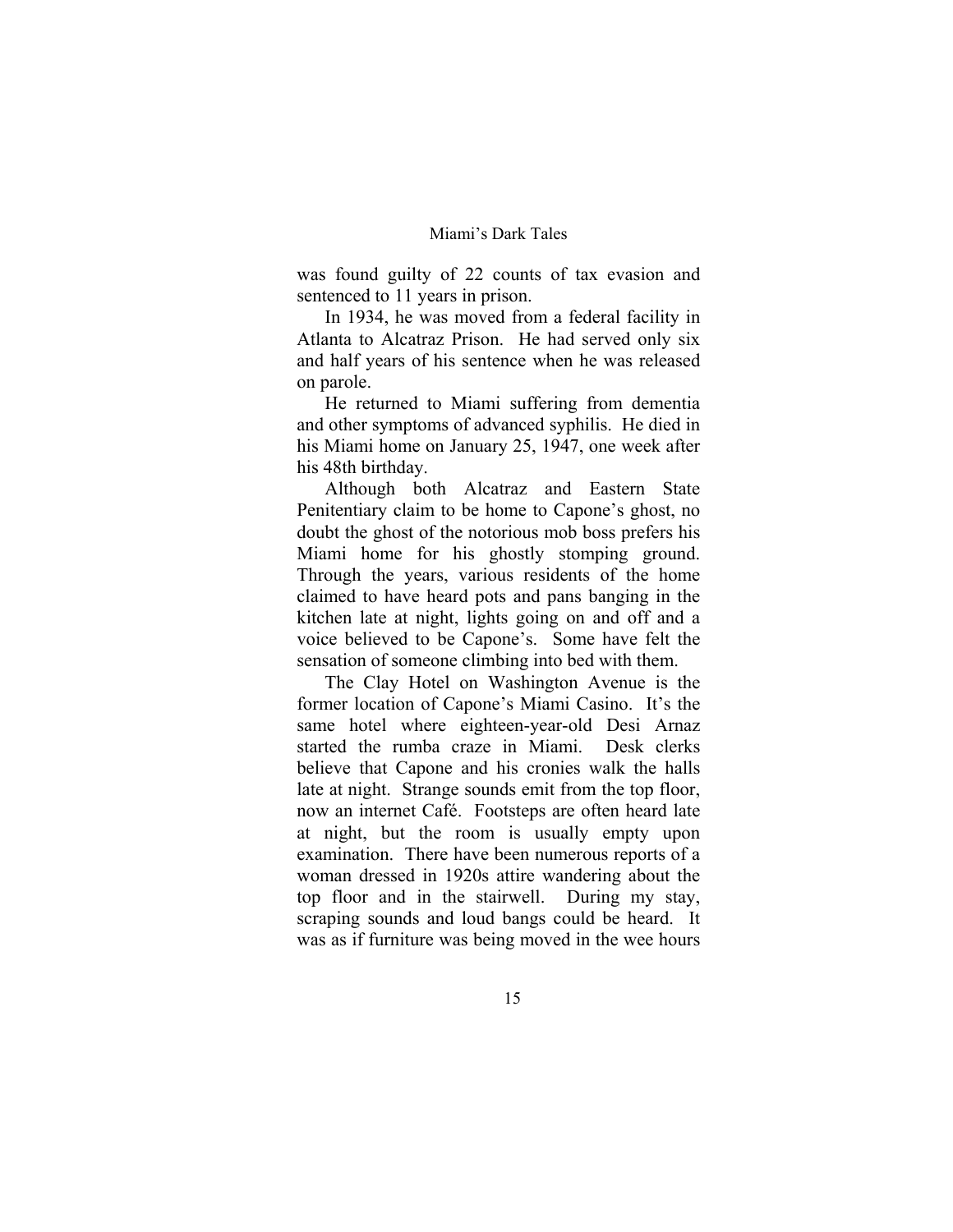## Kalila Smith

of the morning. Interestingly, none of my neighbors at the hotel heard anything.

One ghost in the hotel is believed to be that of another mobster, Johnny Roselli, a former thug for Capone. Roselli was called "the man who knew too much." But it wasn't knowing too much that got Johnny killed, it was talking too much about what he knew. His death is the most mysterious in Miami's history. Conspiracy theorists still try to pinpoint who murdered him.

Johnny began his career with Capone then became a trusted employee of Sam Giancana. He worked for years as a liaison between the two. In the late 1930s, he was arrested for extorting one million dollars from Hollywood movie companies then again in the 1960s for running crooked card games in L.A. But it was what Johnny called doing his "patriotic duties" that got him the most attention, probably the wrong kind at that. The CIA called it "Operation Mongoose."

In 1960, the CIA contacted Roselli and Giancana via Howard Hughes' assistant about a special assignment to assassinate Fidel Castro. Most of the work fell on Roselli. Roselli met with them at the famed Fontainebleau Hotel on Collins Blvd. The hotel was a favorite hangout for mobsters in earlier years and during the 1960s a hotspot for celebrities such as Frank Sinatra, Sammy Davis Jr., Peter Lawford, Dean Martin, and Joey Bishop, otherwise known as the Rat Pack. The CIA gave him money, guns, and poison pills for Castro. In return, Roselli gave them a lot of talk.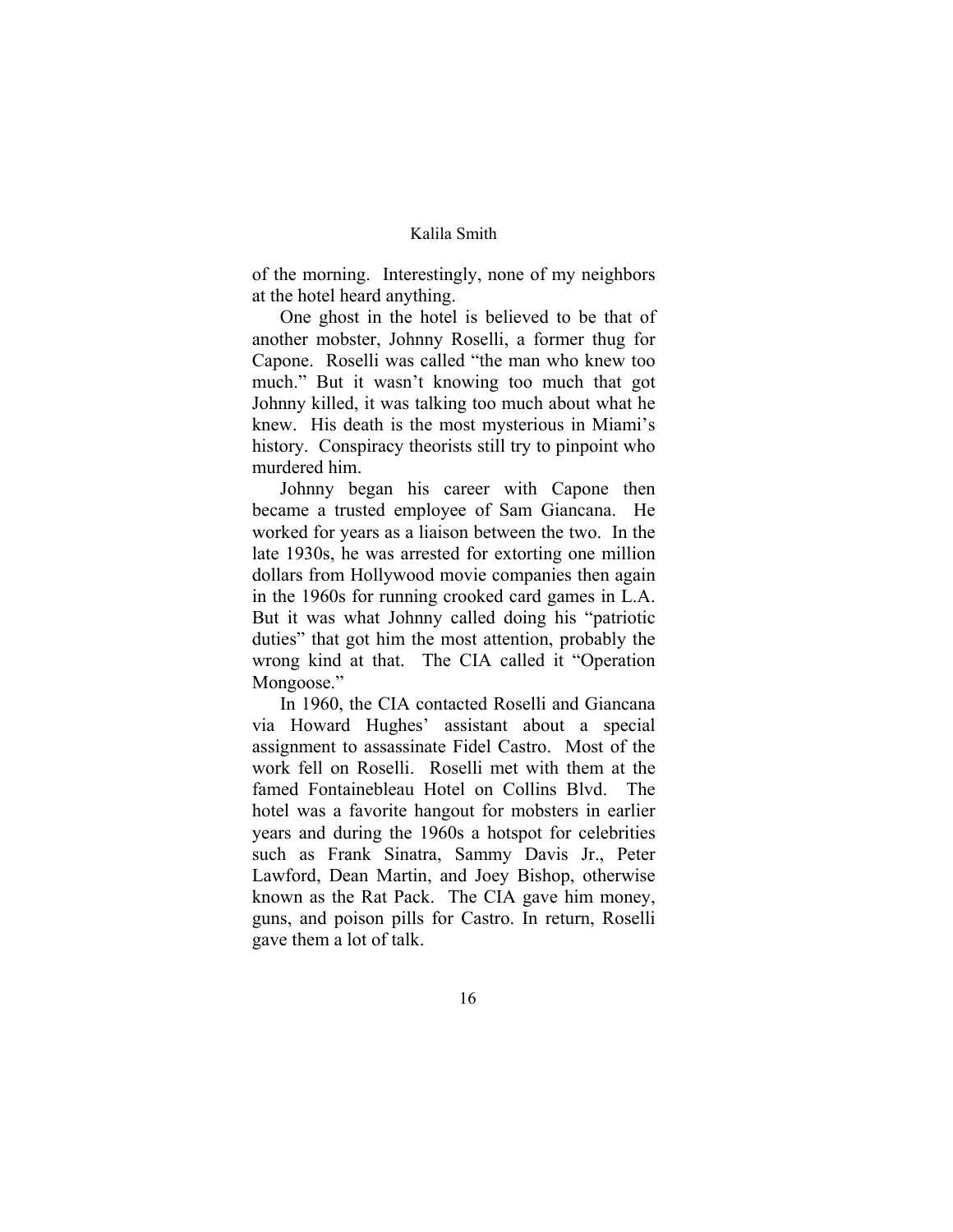### Miami's Dark Tales

A Castro aid was supposed to have slipped him the poison but backed down, a waiter was supposed to have put it in his food but Castro stopped going to that restaurant. Another hit man was set to give the Cuban leader a poisoned milk shake but like the first, backed down. A group of snipers in Havana setup on a building wound up being spotted and arrested. Johnny claimed to have attempted the assassination personally by taking a high speed boat to Cuba but that the boat was shot from under him. He was rescued and taken back to Miami by another boat. In the 1970s, there was a security leak about the operation and that's when Johnny began talking.

In 1975, he testified three times before Congress. He interviewed with syndicated columnist, Jack Anderson about assassination plots. He rumored to U.S. Senators that mobster Santo Trafficante had joined Cuban Communists in the assassination of JFK. It was Trafficante, again at the Fontainebleau Hotel, that the CIA had used in another failed Castro assassination attempt. He too was given poison for Castro. After taking their money however, Trafficante flushed the pills down the toilet and disappeared. Several days before Sam Giancana was to testify before a U.S. Senate Committee, he was found shot to death in his basement. Johnny continued to talk.

Johnny Roselli was seventy-one-years-old in July of 1976 when his sister last saw him as he left for a golf game saying he'd return for dinner. He was never seen alive again. Several days later his 1975 Chevy Impala was found in the parking lot of the